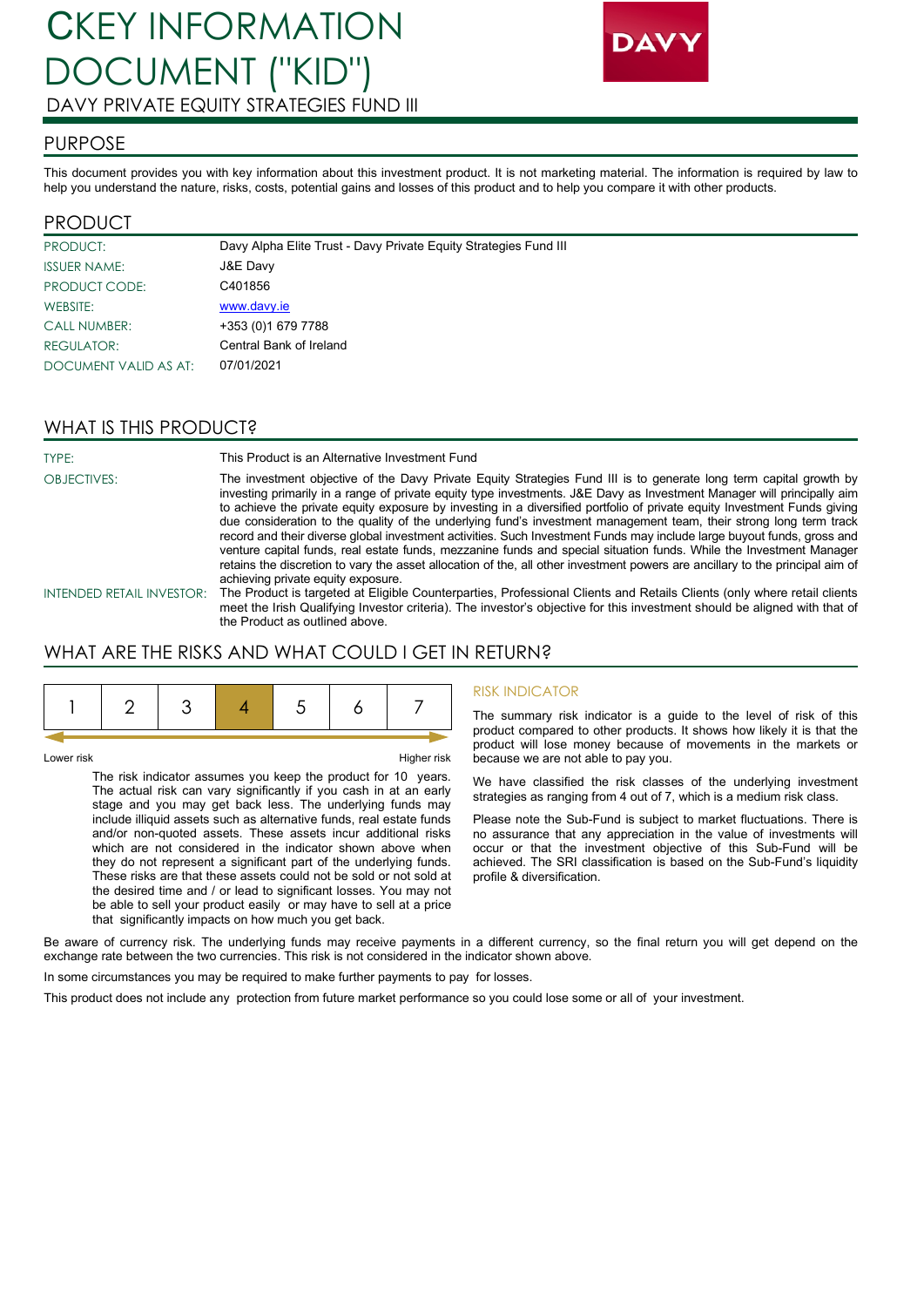#### PERFORMANCE SCENARIOS

Market developments in the future cannot be accurately predicted. The scenarios shown are only an indication of some of the possible outcomes based on recent returns. Actual returns could be lower.

| <b>INVESTMENT 10000 USD</b> |  |
|-----------------------------|--|
|-----------------------------|--|

| SURVIVAL SCENARIOS         |                                     | YEAR          | 5 YEARS       | 10 YEARS<br><i><b>(RECOMMENDED)</b></i><br><b>HOLDING PERIOD)</b> |
|----------------------------|-------------------------------------|---------------|---------------|-------------------------------------------------------------------|
| STRESS SCENARIO            | What might you get back after costs | 6012.26 USD   | 4418.79 USD   | 2 644.77 USD                                                      |
|                            | Average return each year            | $-39.88%$     | $-15.07%$     | $-12.45%$                                                         |
| UNFAVOURABLE SCENARIO      | What might you get back after costs | 8881.72 USD   | 8 347.98 USD  | 8 286.27 USD                                                      |
|                            | Average return each year            | $-11.18%$     | $-3.55%$      | $-1.86%$                                                          |
| <b>MODERATE SCENARIO</b>   | What might you get back after costs | 9872.03 USD   | 10 656.46 USD | 11 725.22 USD                                                     |
|                            | Average return each year            | $-1.28%$      | 1.28%         | 1.6%                                                              |
| <b>FAVOURABLE SCENARIO</b> | What might you get back after costs | 11 028.24 USD | 13 672.09 USD | 16 675.31 USD                                                     |
|                            | Average return each year            | 10.28%        | 6.46%         | 5.25%                                                             |

This table shows the money you could get back over the recommended holding period, under different scenarios, assuming that you invest 10000 USD.

The scenarios shown illustrate how your investment could perform. You can compare them with the scenarios of other products.

The scenarios presented are an estimate of future performance based on evidence from the past, and are not an exact indicator. What you get will vary depending on how the market performs and how long you keep the investment.

### WHAT HAPPENS IF J&E DAVY IS UNABLE TO PAY OUT?

You may face a financial loss should the Manufacturer or depositary, Northern Trust Fiduciary Services (Ireland) Limited, default on their obligations.. There is a compensation fund available for investors under the Investor Compensation Act, 1998 (the "Act") where the criteria for payment of compensation under the Act have been fulfilled. Further details are available from the Manufacturer.

## WHAT ARE THE COSTS?

#### COSTS OVER TIME

The Reduction in Yield (RIY) shows what impact the total costs you pay will have on the investment return you might get. The total costs take into account one-off, ongoing and incidental costs.

The amounts shown here are the cumulative costs of the product itself, for three different holding periods. They include potential early exit penalties. The figures assume you invest 10,000 USD. The figures are estimates and may change in the future.

The person selling you or advising you about this product may charge you other costs. If so, this person will provide you with information about these costs, and show you the impact that all costs will have on your investment over time.

| INVESTMENT 10000 USD            |            |              | IF YOU CASH IN AFTER 1 YEAR IF YOU CASH IN AFTER 5 YEARS IF YOU CASH IN AFTER 10 YEARS |
|---------------------------------|------------|--------------|----------------------------------------------------------------------------------------|
| Total costs                     | 881.63 USD | 3 812.88 USD | 9 243.13 USD                                                                           |
| Impact on return (RIY) per year | 8.82 %     | 6.39%        | $6.08\%$                                                                               |

#### COMPOSITION OF COSTS

The table below shows:

The impact each year of the different types of costs on the investment return you might get at the end of the recommended holding period.

\* What the different cost categories mean.

|                         | THIS TABLE SHOWS THE IMPACT ON RETURN PER YEAR |          |                                                                                                                                                                                                                                             |
|-------------------------|------------------------------------------------|----------|---------------------------------------------------------------------------------------------------------------------------------------------------------------------------------------------------------------------------------------------|
| ONE-OFF COSTS           | <b>ENTRY COSTS</b>                             | 3.00%    | The impact of the costs you pay when entering your investment. This is the<br>most you will pay, and you could pay less. The impact of costs are already<br>included in the price. This includes the costs of distribution of your product. |
|                         | EXIT COSTS                                     | $0.00\%$ | The impact of the costs of exiting your investment when it matures.                                                                                                                                                                         |
| ONGOING COSTS           | PORTFOLIO TRANSACTION<br><b>COSTS</b>          | 0.00%    | The impact of the costs of us buying and selling underlying investments for<br>the product.                                                                                                                                                 |
|                         | OTHER ONGOING COSTS                            | 4.20%    | The impact of the costs incurred in the management and operation of the<br>product.                                                                                                                                                         |
| <b>INCIDENTAL COSTS</b> | PERFORMANCE FEE                                | 1.21%    | No performance fee is charged.                                                                                                                                                                                                              |
|                         | <b>CARRIED INTERESTS</b>                       | $0.00\%$ | The Product does not pay carried Interest.                                                                                                                                                                                                  |